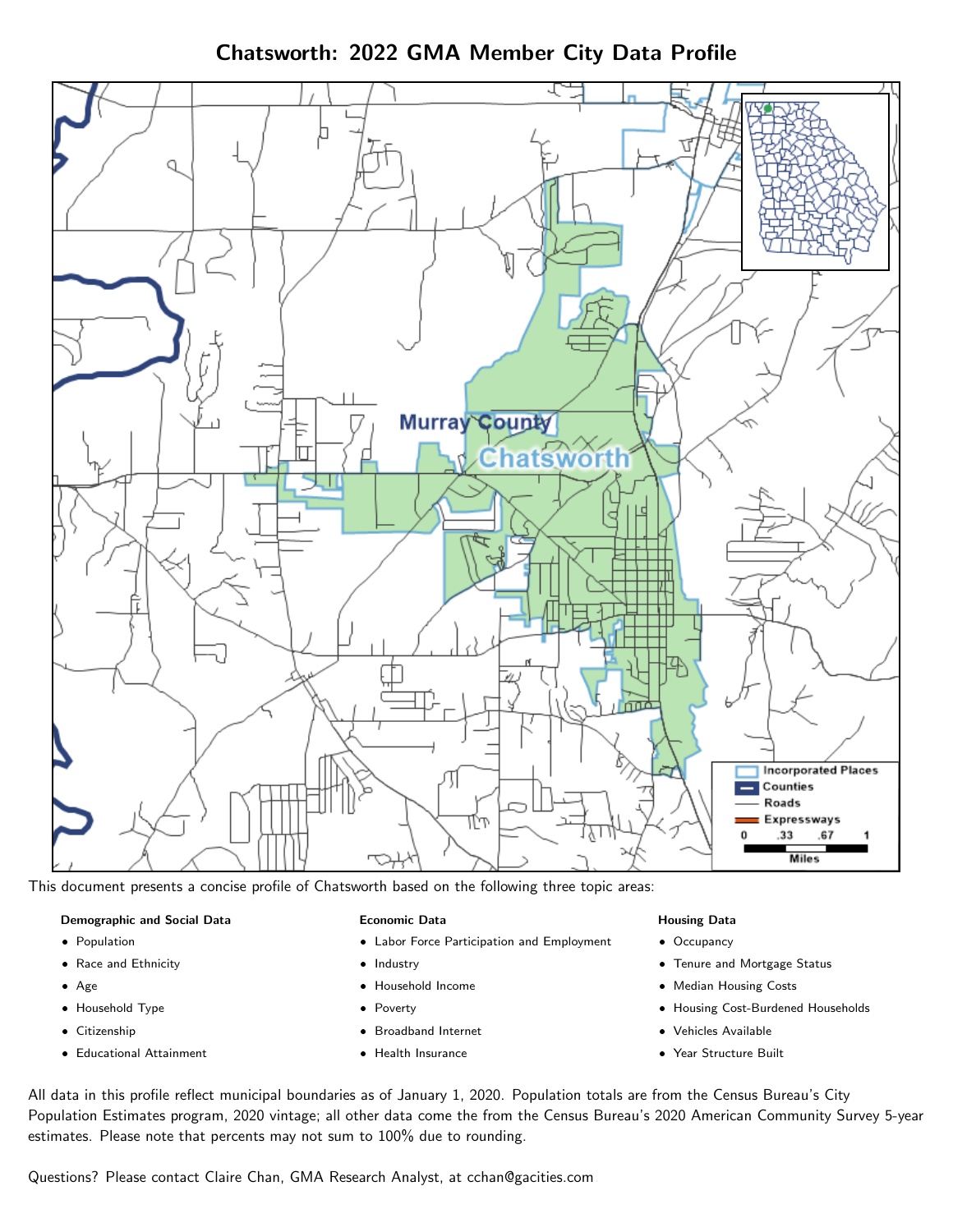# Chatsworth: Demographic and Social





## **Citizenship**



Source: American Community Survey, 2020 5-year estimates, table B05002 Source: American Community Survey, 2020 5-year estimates, table B15002

## Race and Ethnicity



Source: U.S. Census Bureau, City Population Estimates, 2020 vintage Source: American Community Survey, 2020 5-year estimates, table B03002

## Household Type



Source: American Community Survey, 2020 5-year estimates, table B01001 Source: American Community Survey, 2020 5-year estimates, table B11001

## Educational Attainment



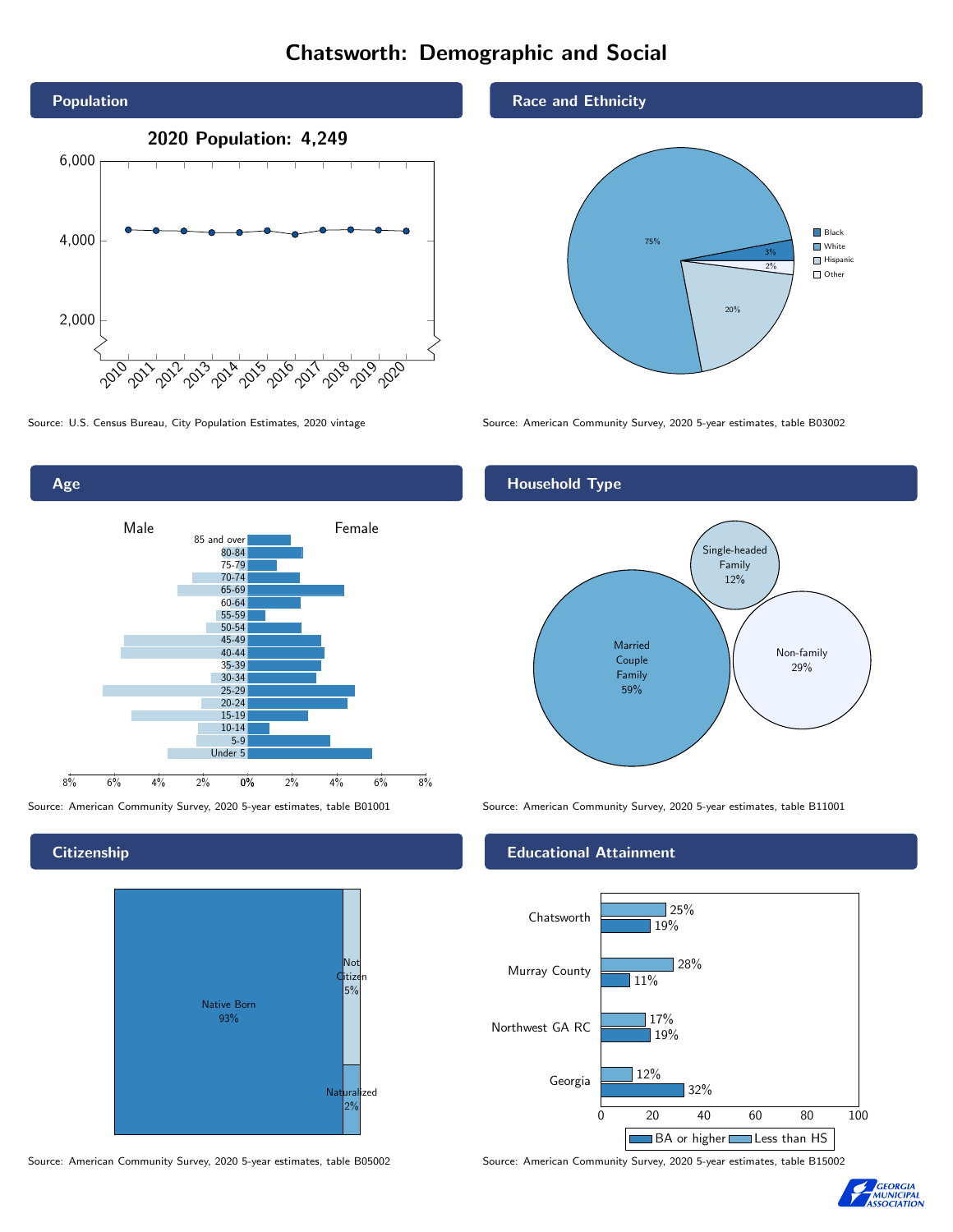# Chatsworth: Economic



Source: American Community Survey, 2020 5-year estimates, table B23001 Note: Unemployment rate is based upon the civilian labor force.

## Industry

| Agriculture, forestry, fishing and hunting, and mining      | $0\%$ |
|-------------------------------------------------------------|-------|
| Construction                                                | 5%    |
| Manufacturing                                               | 31%   |
| <b>Wholesale Trade</b>                                      | 2%    |
| Retail Trade                                                | 16%   |
| Transportation and warehousing, and utilities               | 6%    |
| Information                                                 | $0\%$ |
| Finance and insurance, real estate, rental, leasing         | $1\%$ |
| Professional, scientific, mgt, administrative, waste mgt    | 6%    |
| Educational services, and health care and social assistance | 14%   |
| Arts, entertainment, recreation, accommodation, food        | 6%    |
| service                                                     |       |
| Other services, except public administration                | 9%    |
| Public administration                                       | $2\%$ |

Source: American Community Survey, 2020 5-year estimates, table C24030



Source: American Community Survey, 2020 5-year estimates, tables B19013 and B19025 Source: American Community Survey, 2020 5-year estimates, table B17010



Source: American Community Survey, 2020 5-year estimates, table B28002 Source: American Community Survey, 2020 5-year estimates, table B18135

Poverty



## Health Insurance